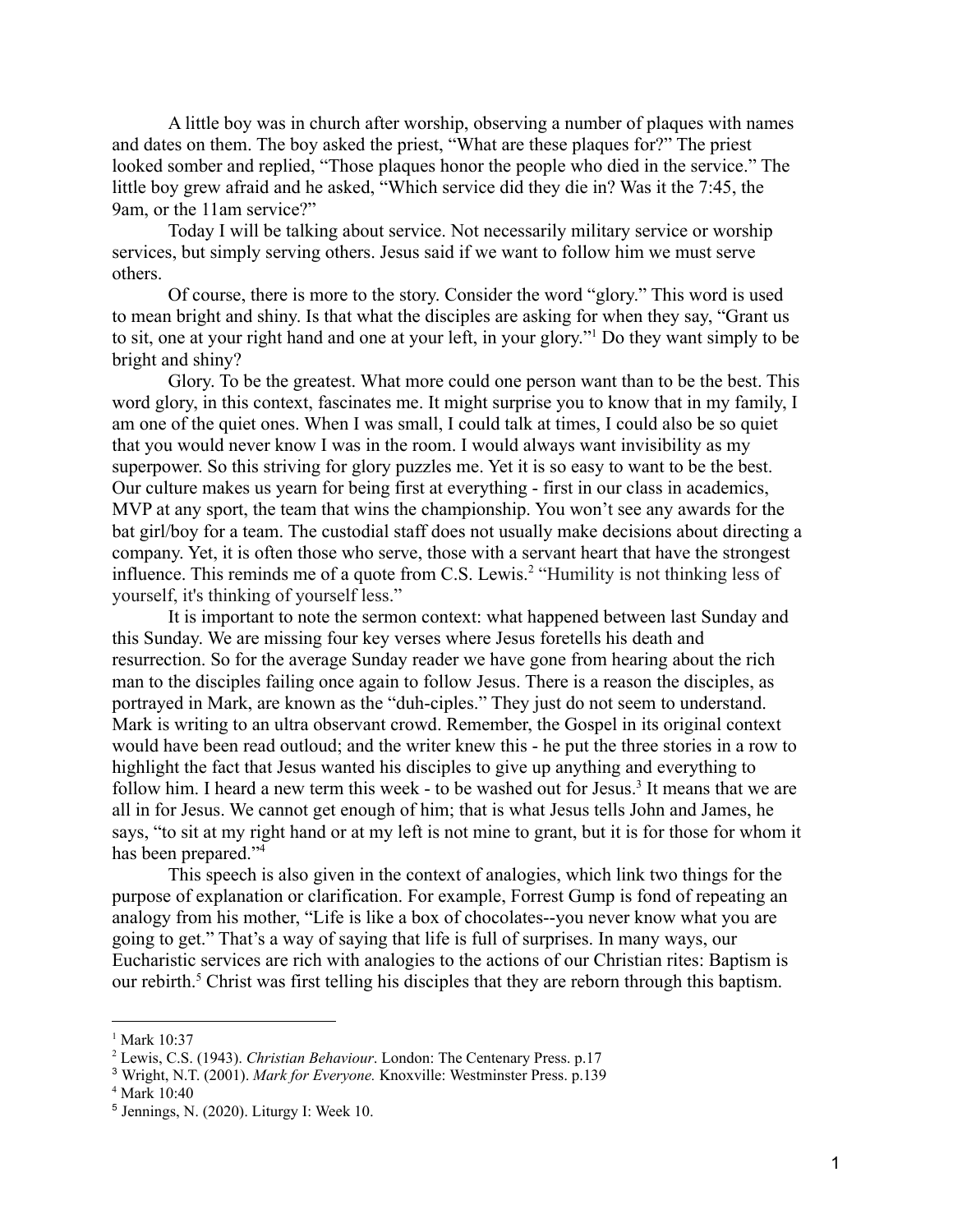Jesus was also affirming that his disciples did not quite understand the intricacies of following him.<sup>6</sup> Jesus also uses metaphors, which are figures of speech where one thing is applied to something that is not literally the same as the thing to which it is being compared. Here, Jesus also uses a metaphor, "The cup that I drink you will drink; and with the baptism with which I am baptized." Here these are metaphors for the cross.<sup>7</sup> Jesus is alluding to the future martyrdom of his disciples.

The cross is the way to turn around the world's ways and make them joyful. As Christians, we don't think of the cross as the means to an end, or a difficult moment that will pass, or a dragon to be slain like in Sleeping Beauty. Instead, the way of the cross takes what the world thinks is powerful and turns it upside down; instead focusing on what God says is right.<sup>8</sup> As Jesus said, "Those who want to save their life will lose it, and those who lose their life for my sake...will save it."<sup>9</sup> Or "Whoever wants to be first must be last of all and servant of all."<sup>10</sup> Jesus is flipping the world's expectations upside down.

In a recent Bible Study I attended, Andy Stanley, told the story of a woman who was the grumpiest of grumps. And a man who was the most joyful Christian. He saw it as his call to marry her, and while neither Reverend Stanley nor myself is recommending this action, what I will tell you is that this marriage helped her better see God. What if we all took bold actions to make our neighbors and friends see Christ? What would it look like if in the face of gossip and power grabbing we wish others well? What if we put aside competition for the sake of serving others? What if instead of holding on grudges we emulate Christ and forgive? I am not saying that we should remain in unhealthy relationships, yet I am challenging us on those moments of trivial slights. To be the greatest by serving those who slight have. Sometimes getting credit is not about us; it is instead about giving credit to others.

This takes a great deal of humility. It means thinking of the whole body of Christ and most particularly thinking of others first. I read biographies of several former press secretaries of various presidents. One noted how the Late President George HW Bush used to give credit for his accomplishments to all who participated in the victory. He would constantly and consistently lift others up. When something went wrong, he would acknowledge his failure and take personal responsibility. That is what humility looks like in action, taking responsibility for ourselves and lifting up others.

More often in the world we witness people wanting all the credit and none of the blame. Who can really blame them? As Christians we are signing up to literally lay our lives down for our faith. We promise to commit our lives to God. We promise to give the first fruits. This is hard work, especially in a society bent on cynicism and completion. We want to be sure before making a decision. This is not the call we have vowed to make. It is not the way to God's success where we bask in glory. Relying on worldly things will eventually lead to hollowness. A person with billions of dollars may lack that connection to the divine.

<sup>6</sup> Ramshaw, G. (2007). *Christian Worship.* MInneapolis: Fortress Press. pp.143-149

<sup>7</sup> Soards, Marion. Dozeman, Thomas. McCabe, Kendall. (1993). *Preaching the Revised Common Lectionary Year b: After Pentecost 2.* Nashville: Abingdon. p.99

<sup>&</sup>lt;sup>8</sup> Again, Wright notes, "But the cross is not, for Jesus or for Mark, a difficult episode to be got through on the way to a happy ending. It is precisely God's way of standing worldly power and authority on its head." *Mark for Everyone.* Knoxville: Westminster Press. p.140

<sup>&</sup>lt;sup>9</sup> Mark 8:35

<sup>10</sup> Mark 9:35